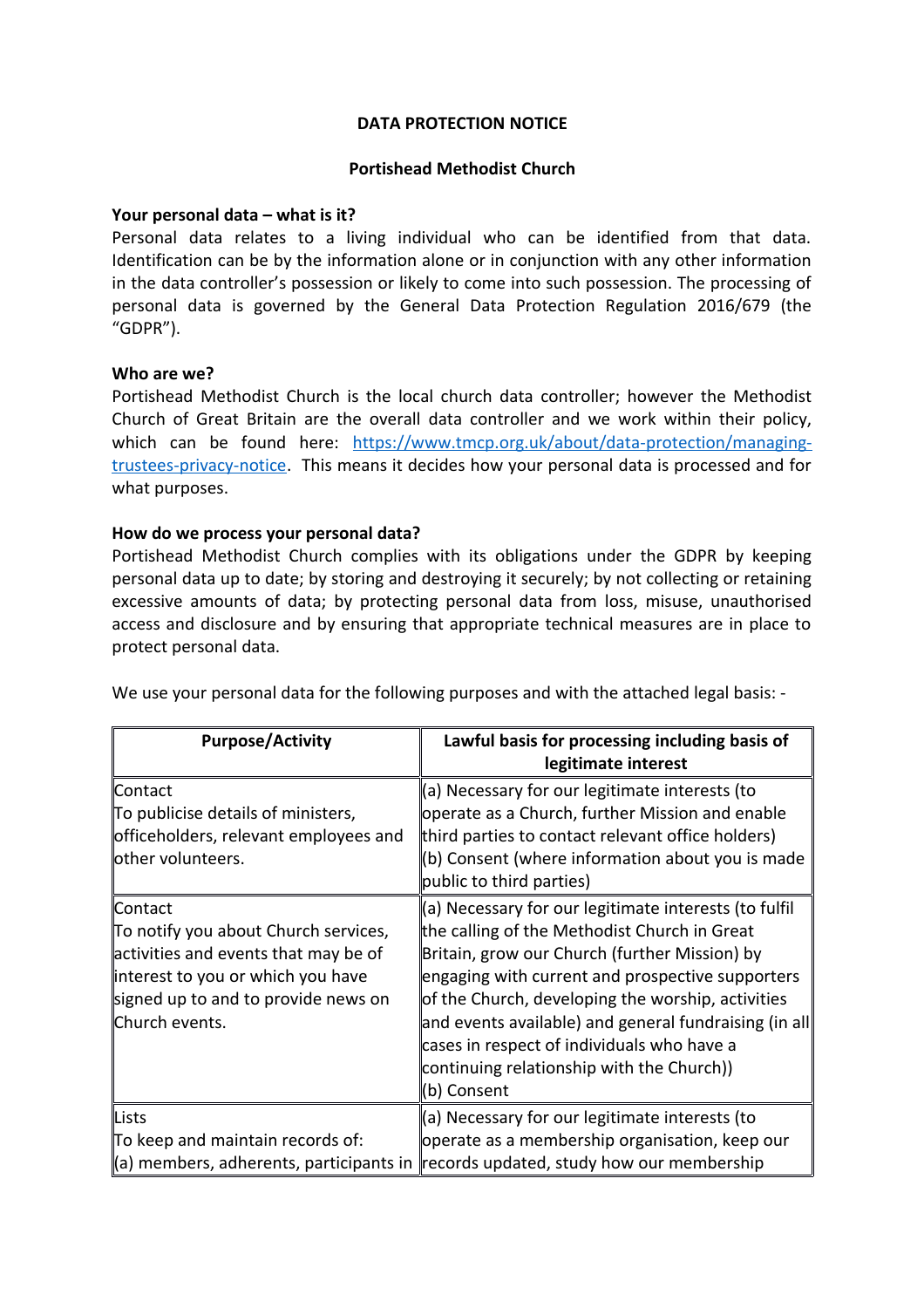| <b>Purpose/Activity</b>                                                                                                                                                                                                                                                                                                       | Lawful basis for processing including basis of<br>legitimate interest                                                                                                                                                                                                                                                                                                                                                                                                                                                                          |
|-------------------------------------------------------------------------------------------------------------------------------------------------------------------------------------------------------------------------------------------------------------------------------------------------------------------------------|------------------------------------------------------------------------------------------------------------------------------------------------------------------------------------------------------------------------------------------------------------------------------------------------------------------------------------------------------------------------------------------------------------------------------------------------------------------------------------------------------------------------------------------------|
| and attendees to Church groups and<br>events and parental contact<br>linformation<br>(b) office holders, employees,<br>volunteers and ministers<br>$\ $ (c) individuals within the pastoral care<br>of a Local Church e.g. those on the<br>community roll maintained under SO<br> 054                                         | changes over time, identify the needs of the<br>communities in which we operate and support our<br>members)<br>(b) Performance of a contract with you                                                                                                                                                                                                                                                                                                                                                                                          |
| ∥Pastoral<br>To keep and maintain pastoral records<br>$\mathsf{u}$<br>$\mathbb T$ o keep and maintain contact<br>information and administrative records<br>for you where there is no continuing<br>relationship with the Church e.g.<br>contact details to allow pastoral visitors<br>to see you or send you greetings cards. | (a) Necessary for our legitimate interests (for<br>supporting our members and the communities we<br>work in to enable us to fulfil the calling of the<br>Methodist Church in Great Britain where there is a<br>continuing relationship with the Church)<br>(b) Consent                                                                                                                                                                                                                                                                         |
| ∥Pastoral<br>To include your details in prayer<br>requests and notify you about prayer<br>requests and other news that church<br>members, volunteers and those in<br>regular contact with the Church wish to<br>share with you.                                                                                               | (a) Necessary for our legitimate interests (for<br>supporting our members and the communities we<br>work in to enable us to fulfil the calling of the<br>Methodist Church in Great Britain) where there is a<br>continuing relationship with the Church.<br>∥(b) Consent                                                                                                                                                                                                                                                                       |
| Record keeping<br>To keep and maintain records of<br>baptisms, confirmation, marriage and<br>funeral records.                                                                                                                                                                                                                 | (a) Necessary for our legitimate interests (for<br>keeping official records of those who have been<br>baptized, confirmed, received into membership,<br>wish to be married or whose funerals take place<br>and visitors to church premises, running our<br>charity and providing support to members and the<br>communities in which we operate at different<br>times of their relationship with the Church where<br>there is a continuing relationship with the Church)<br>$\ $ (b) Necessary to comply with a legal obligation<br>∥c) Consent |
| Administration<br>To administer our charity including<br>planning services, where ministers and<br>maintaining church premises, keeping<br>accounts and tax records including Gift<br>Aid, taking audits and recording                                                                                                        | (a) Necessary for our legitimate interests (for<br>running our charity, fulfilling our obligations under<br>charity law, complying with the Constitution<br>lay preachers will preach, managing and Practice and Discipline of the Methodist Church<br>and providing of support to members and the<br>communities in which we operate)<br>$\parallel$ (b) Performance of a contract with you                                                                                                                                                   |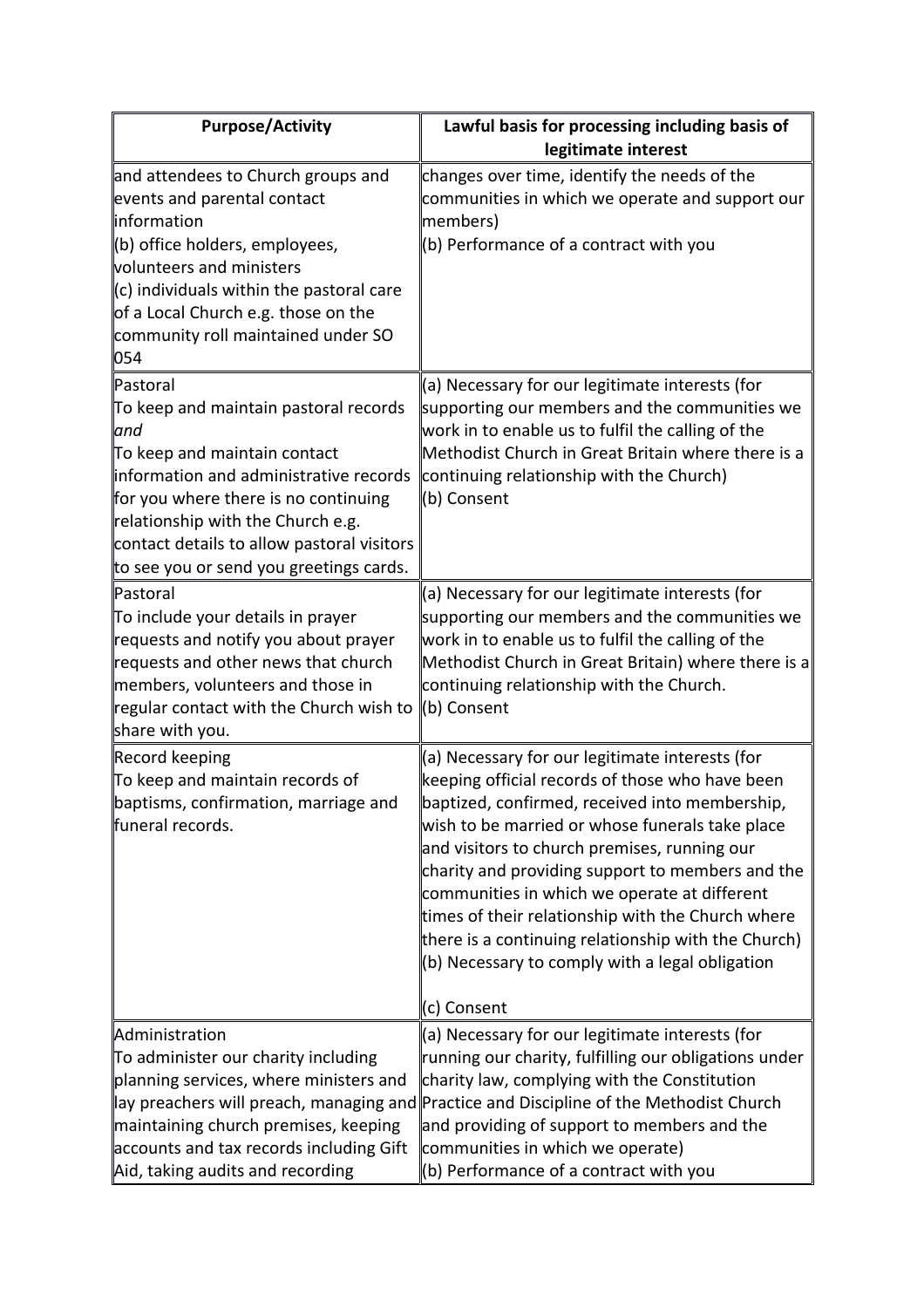| Lawful basis for processing including basis of<br>legitimate interest                                                                                                                                                                                                                                                                                                                |
|--------------------------------------------------------------------------------------------------------------------------------------------------------------------------------------------------------------------------------------------------------------------------------------------------------------------------------------------------------------------------------------|
| (c) Necessary to comply with a legal obligation                                                                                                                                                                                                                                                                                                                                      |
| (a) Necessary for our legitimate interests (for<br>running our premises and fulfilling our obligations<br>(b) Performance of a contract with you<br>(c) Necessary to comply with a legal obligation                                                                                                                                                                                  |
| (a) Necessary for our legitimate interests (for<br>running our charity, fulfilling employer<br>responsibilities and looking after our employees)<br>(b) Performance of a contract with you<br>(c) necessary to comply with a legal obligation                                                                                                                                        |
| (a) Necessary for our legitimate interests (for<br>ensuring and demonstrating compliance with<br>Safeguarding Policy and Practice to protect<br>children, young people and vulnerable adults<br>within our Local Churches, Circuits and Districts)<br>(b) Performance of a contract with you<br>(c) Necessary to comply with a legal obligation<br>(d) Needed in the public interest |
|                                                                                                                                                                                                                                                                                                                                                                                      |
|                                                                                                                                                                                                                                                                                                                                                                                      |

# **SHARING PERSONAL DATA**

We treat all personal data as strictly confidential, except where consent has been provided for it to appear in publications available to general members of the public.

Personal data will not be shared with third parties, other than those listed below unless **we**  are legally obliged to do so or:

- with your explicit consent;
- it is necessary for law enforcement purposes; or
- it is necessary to protect our rights, property or safety of our members, ministers, volunteers or staff.

We may have to share your personal data with the parties set out below for the purposes set out in the table above.

- Internal third parties such as other Methodist organisations which form part of the Methodist Connexion and family, such as TMCP or the Connexional Team.
- External third parties such as:
	- $\circ$  HM Revenue & Customs, regulators and other authorities based in the United Kingdom who require reporting of processing activities in certain circumstances.

### **How long do we keep your personal data?**